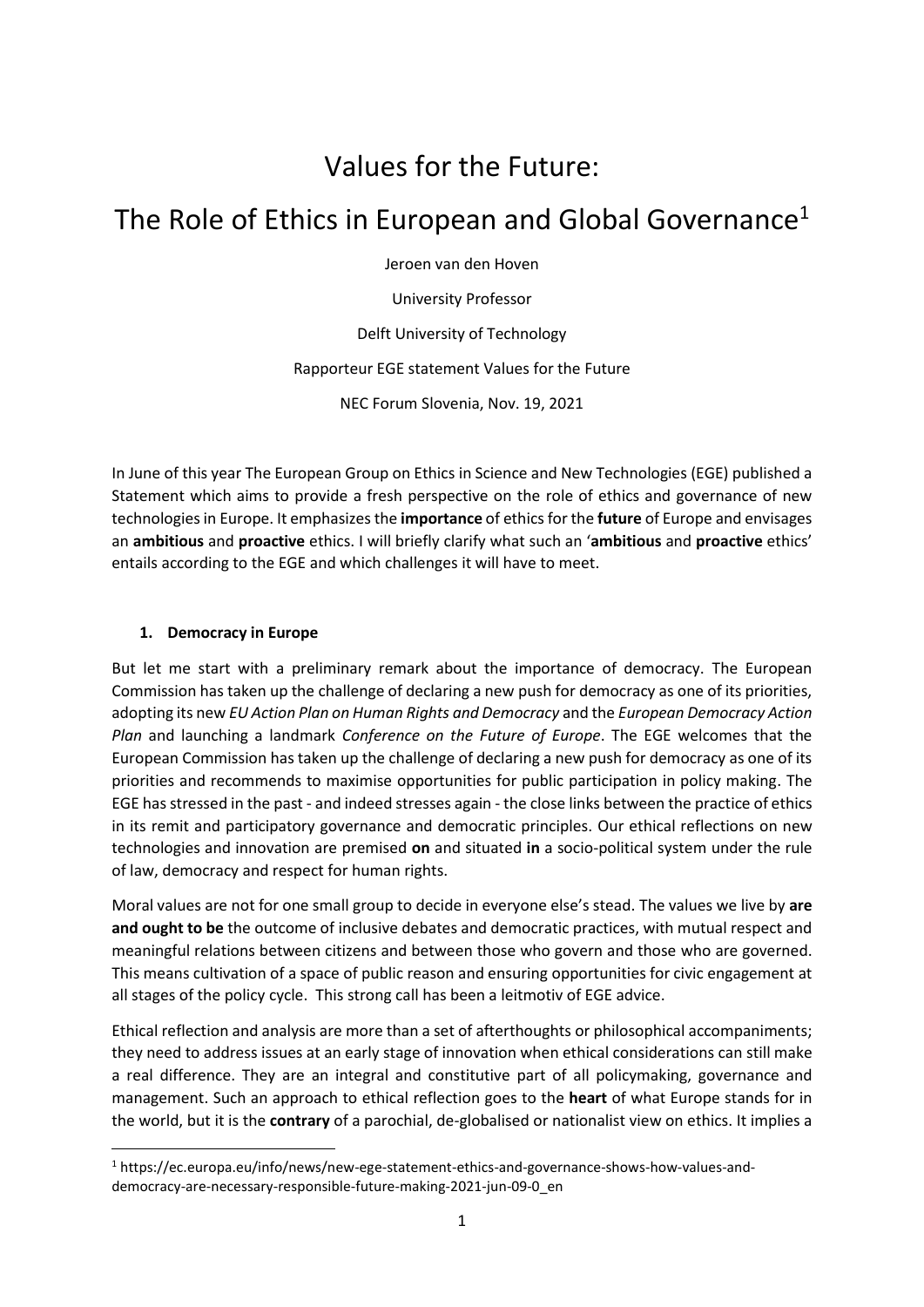willingness to respectfully justify one's views to any party likewise willing to engage in an exchange of thought. Ethical claims are valued vantage points for constructive dialogue in light of common problems, neither absolute truths nor mere opinions, valid relative to a social and cultural framework.

### **2. Opportunities for Europe**

Europe has developed ambitious plans for its digital and climate leadership. On both dossiers Europe rightfully foregrounds ethical principles and fundamental rights, enshrined in the constitutive and binding treaties of the European Union.

Europe's ethical stance on progress and innovation has given rise to astonishment and disbelief outside of Europe and to concerns in Europe itself: how can one prosper in a high tech economy, how can one lead in digital innovation or spearhead data driven research and AI development while being firmly committed to the highest ethical standards, especially when others don't?

Obviously, Europe cannot afford to forgo the benefits that innovation – in its broadest, social meaning – may bring for citizens in Europe and beyond. It must thus move forward and compete in global markets while adhering to the core ethical principles at its foundations. Here an apparent tension emerges.

However, the tension may subside if progress is taken in a broader sense – in the same way we have broadened our conception of the performance of a countries' economy beyond GDP metrics. Haven't we made progress when we manage to take care of the interest of future generations as well as of the interest of the most vulnerable people who live today, haven't we made progress if we manage our data in such a way that we can do good medical research and protect the data of patients at the same time? Moral values and ethical principles should be conceived as much more than frustrating constraints. They are expressions of care, of proactive responsibility, and commitment to the wellbeing of all, and **as such** can open up surprising trajectories of responsible innovation.

The EGE suggests that our Values and Ethics can function as a catalyst of innovation and beneficial change. Some have spoken about "beneficial constraints" and as a recent reports in Harvard Business Review show, constraints may stimulate rather than hamper creativity and innovation. Those who turn a blind eye to values constraints may not only be morally blameworthy, but may also miss out on innovative solutions they would otherwise have discovered. One can for example deceitfully pretend to have come up with a motor management system that is both sustainable and super-efficient, but all the time that one succeeds in fooling the world about one's accomplishments, no work was done on the truly innovative and responsible option.

The EGE is of the opinion that Europe has a unique opportunity and responsibility to initiate and drive ethical debates in a world that faces many global challenges. Europe has to make its ethics work in practice by showing how fundamental rights and ethical principles can lead to fruitful innovations that others will also be interested in too, if only at a later stage.

The General Data Protection Regulation serves as a powerful example of how Europe has foregrounded individual rights and freedoms while embracing digital innovation and thereby has set global ethical standards by means of EU law. The European Commission is justified in assuming the same can and must be achieved for AI, Data Governance and European Self Sovereign Identity.

Global EU partners, sometimes referred to as its 'system rivals', may seek to shape ethical frameworks for regulation, global governance and global standards of new technologies building on ethical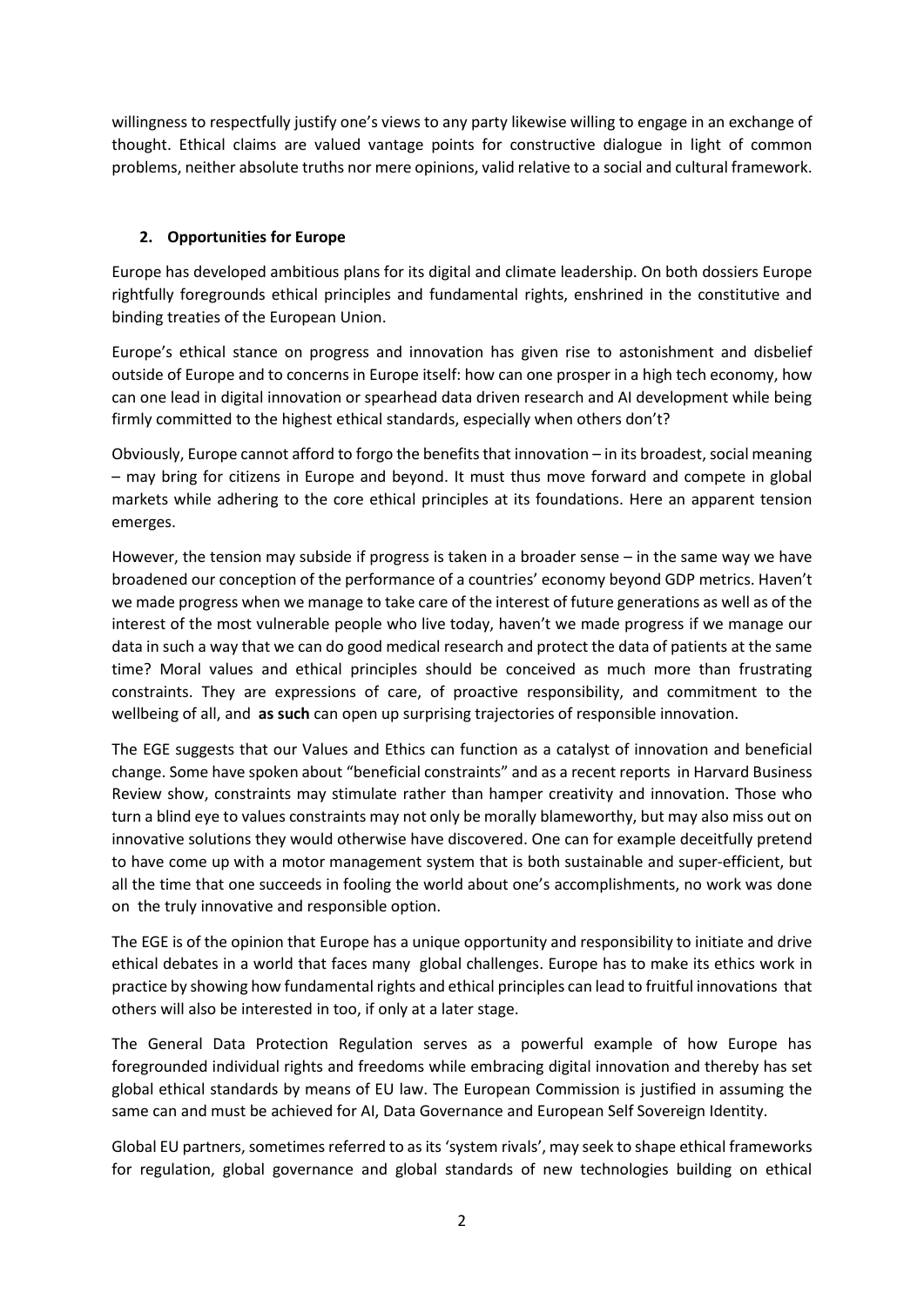premises that may be inconsistent with EU law and its core ethical ideals. So this is by no means a trivial pursuit, but the EGE is of the opinion that ethics has been, currently is, and will in the future be an important pillar of the European project and potent ingredient in its geo-political positioning, in enhancing its regulatory power and serving as a source of responsible innovations.

### **3. The 21st century condition**

Our times of rampant mis- and dis-information, deep fakes, Troll armies, has resulted in a epistemic chaos where an appeal to facts, the truth, or the world as it is, has become deeply problematic. *Merchants of doubt* have tainted science with anomalies, anecdotal evidence and flawed statistics, *Influencers and meddlers* have compromised independent journalism with fake news, propaganda, disinformation and hyper-partisan narratives. *Lobbyist* have undermined trust in politics. *Profit maximizing and managing elites* have obliterated trust in the financial sector and the corporate world. *"Conspiracy entrepreneurs*" crowd out serious attempts to understand the world. Digital Technologies have given a helping hand to all of them. The consequences of the epistemic crisis reach far beyond confusion. As Voltaire remarked "Those who can make you believe absurdities can make you commit atrocities".

In order to further develop a future proof approach to ethics for Europe the EGE identifies some of the main conditions that any public ethics relevant to policy and governance of innovation in the 21st century will have to come to grips with.

**First there are complexities, deep uncertainties and unforeseen consequences.** Our societies are hyper-connected and give rise to complexities and "wicked problems", that is problems with unclear and shifting problem statements, disagreements about relevant expertise, and changing criteria for what counts as a successful solution.

**Secondly,** in dealing with wicked problems we encounter frequent, recurrent, deep disagreements which are often reasonable in the sense that they do not necessarily stem from flawed reasoning, misunderstanding of the facts, but are the result of a plurality of perspectives, values and worldviews.

**Thirdly,** whatever policy option one adopts there will always be a conception of the good life, an image of man, a model of society, that is challenged by it, either by its consequences or by its justifications.

**Fourthly, Our ethical thinking about these issues** is situated in a world of shifting power balances and gross inequities resulting in asymmetries in influence, which are typically financially and digitally leveraged. This gives rise to widespread and corrosive distrust, which is a formidable stumbling block for the implementation of even the wisest policies.

**Furthermore**, Ethics as a discipline is in the meanwhile in transition itself. The fates of previously unconnected people around the world are now interdependent in complex ways and the number of persons whose wellbeing needs to be considered in decision and policy making at a given place and time has vastly expanded. A standard question in ethics has always been: what ought I to do here and now? We now have to consider what our collective omissions may possibly mean for distant and future inhabitants of the earth and for the earth itself.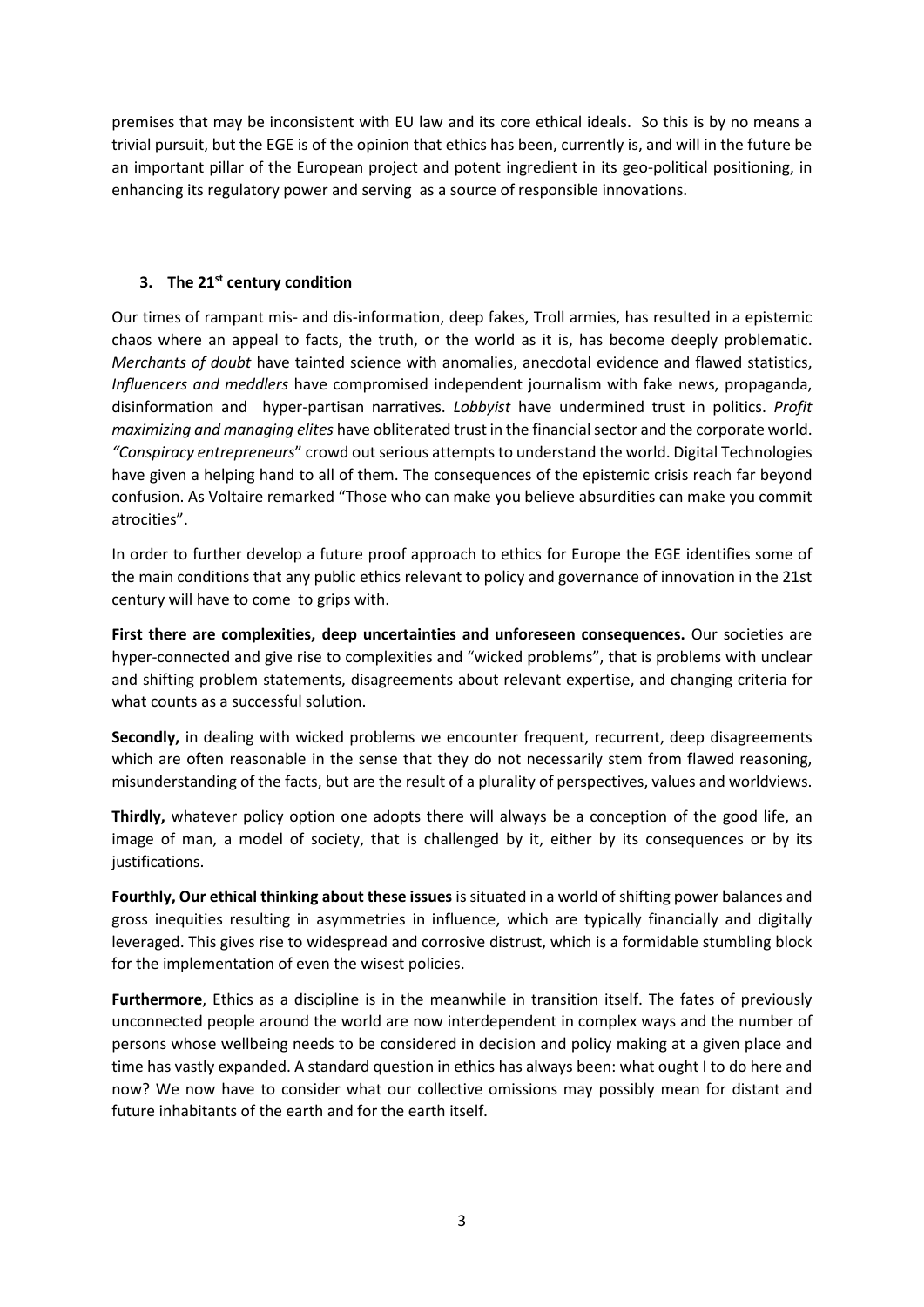And **finally**, a recently gained weak confidence about foundationsfor ethics in our common humanity, and common evolutionary biology has become shaky, now some advocate that human beings - as we know them - could be enhanced and transcended by engineering design.

## **4. An ambitious conception of ethics for a demanding future**

In light of these features of our condition, in addition to being ideal oriented, analytic and reflective, ethical analysis will have to be aligned with new forms of policy making that are being considered to deal adequately with uncertainty and complexity, emergent properties, non-linearity, exponential growth, and tipping pointsin complex adaptive systems. Our ethical thinking – in research and practice - thus needs to be agile, interventionist, interdisciplinary and 'translational' (i.e. covering the whole spectrum of fundamental research to professional practice).

What can we usefully say further about ethics and the future of Europe under these conditions? The EGE suggests that a pro-active and ambitious conception of ethics has the following features.

**Firstly, a future ethics should accommodate the importance of design in the 21st century.** We know by now that **values and worldviews are baked** into everything that is made by human beings: "artefacts do have politics". This starting point is extremely important, since everything around us is designed, from governance systems to means of communication, production processes, voting procedures, smart cities and genomes. As Sir Winston Churchill aptly observed : First we shape our houses and then our houses shape us. Sometimes value choices and world views are incorporated intentionally in design, sometimes inadvertently and unwittingly. Design choices may be wellintentioned or morally dubious or objectionable. For example, when they are manipulative, discriminatory, dishonest or disrespectful, such as is the case with dark patterns on the Internet, computational propaganda, polarizing recommender algorithms or subtle nudges in online behavioural advertising.

Ethics in the 21st century should thus be present *when and where* values are inserted intentionally or surreptitiously into our life world in the form of technology. Ethics should also be present in *a form* that makes it more likely that it will be of practical consequence. Ethical reflection will have to deliver specifications of what our values and principles imply in terms of design requirements for institutions and new technologies.

Without concrete specifications and requirements our ideas remain inconsequential – gratuitous even. And moreover, if **we** do not specify what our values mean for the shaping of the world of tomorrow, democratically, continuously, systematically, transparently**, others** may do it **haphazardly, self-servingly and undemocratically**.

We should work therefore on the competences, capabilities, mechanisms and the supporting institutions that allow us to systematically investigate, scrutinize, govern and account for what is designed, developed and produced. We have to insert ethics when and where it matters and in a forms that it cannot be disregarded. This is what we may call the ideal of 'design for values', 'value-sensitive design' or 'ethics by design' – concepts that are referenced more and more in policy documents, but often in an *ad hoc* manner, for example in the context of data protection regulation regarding "privacy by design" and *in the context of* AI governance concerning algorithmic fairness by design. This approach applies - we suggest - more widely and needs to be generalized and made part and parcel of our education, production, monitoring, inspection, standardization and governance of innovation